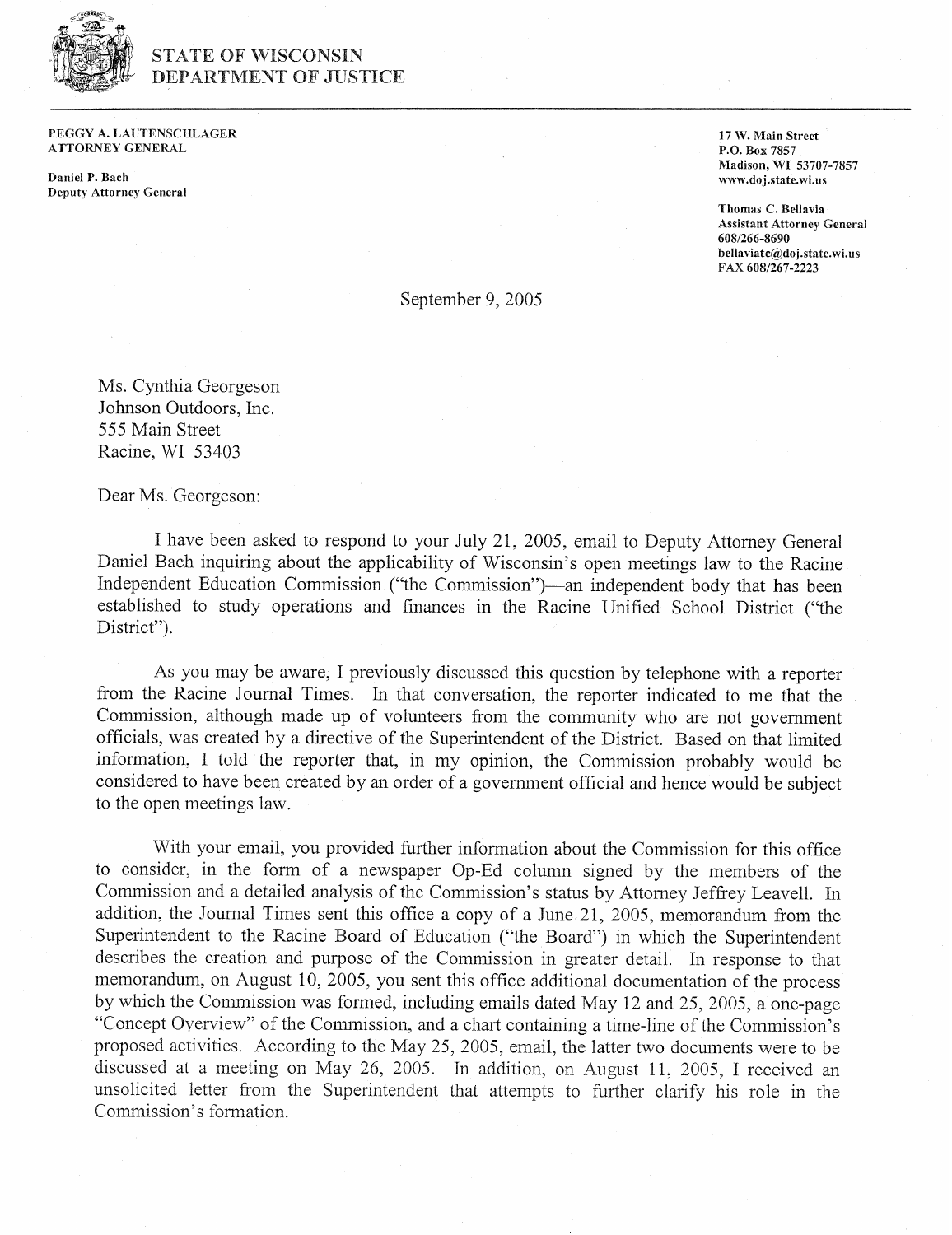According to the above sources of information, the Commission is an independent entity that is not an agent of any other person or group, public or private. Its membership is made up of volunteers from the community, not government officials or employees. The Commission's activities are advisory in nature and it has no power to make governmental decisions on behalf of the Superintendent, the Board, or the District. In addition, any expenses associated with the Commission and its work are being paid from private sources, at no cost to taxpayers.

There appears to be some disagreement, however, regarding the facts concerning the process by which the Commission was formed. The sources agree that volunteers from the community initially asked the Superintendent if he would like their assistance and expertise in examining issues related to the District's operations and finances. According to the Superintendent's memorandum of June 21,2005, however, the Superintendent then asked two of those individuals-Robert Ryan ("Ryan") and Greg Campbell ("Campbell")-to form and co-chair an independent commission, made up of interested volunteers to be selected by the co-chairs, for the purpose of studying and discussing critical areas of the District's operations and finances and providing recommendations and options for the consideration of the Superintendent and the Board. The letter from Attorney Leavell, likewise, indicates that the Superintendent asked Ryan and Campbell to serve as chairpersons and to organize individuals of their choosing to participate on the Commission.

In contrast, in his letter of August 11, 2005, the Superintendent asserts that he did not appoint either the co-chairs of the commission or its members, was not asked to give input on its membership, and did not help to define its work. His role, according to that letter, was limited to being informed by the co-chairs about the proposed make-up and activities of the Commission and to agreeing that the Commission could have access to District records and staff. The letter also states that the Superintendent's only personal meeting with any members of the Commission was a meeting with Ryan and Campbell on June, 13, 2005, but it does not indicate whether there may have been other communications outside of any personal meetings. The Concept Overview and timeline chart indicate that a framework for the Commission's activities was in place as early as May 25, 2005. The email of the same date also indicates that Campbell had already agreed to be a co-chair at that time and that efforts were under way to find a second co-chair. The documents do not say, however, when or how Ryan became a co-chair, and provide no details on how the other commission members were selected.

In analyzing whether the Commission is a "governmental body" within the meaning of the open meetings law, one must bear in mind that the law must be liberally construed to achieve the legislative policy of providing the public with the fullest and most complete information regarding the affairs of govemment compatible with the conduct of governmental business. *See*  sec. 19.81(1) and (4), Wis. Stats. To answer the question, two determinations must be made.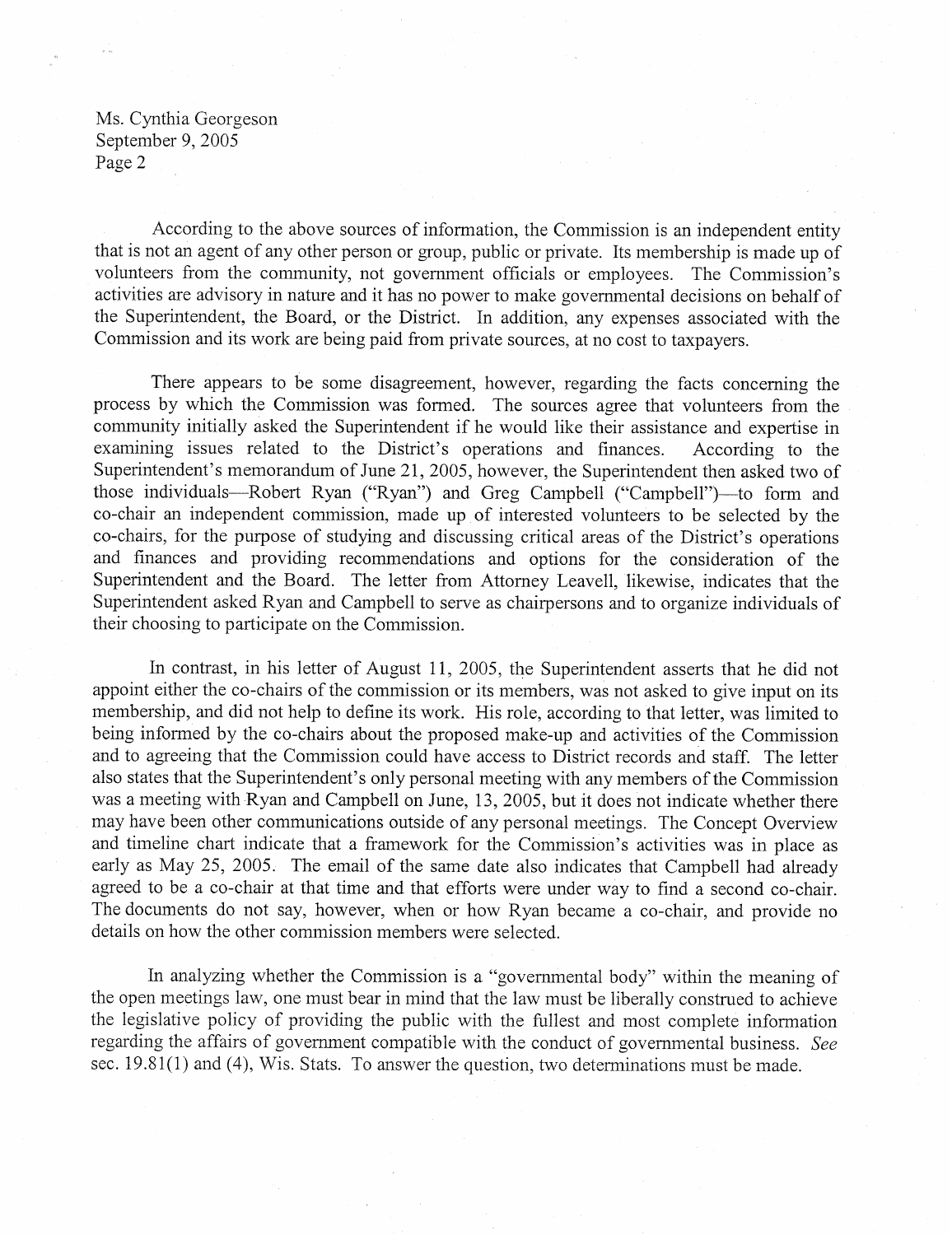First, one must determine whether the group at issue constitutes a collective body, rather than a mere assemblage of individuals. A "governmental body" is broadly defined as "a state or local agency, board, commission, committee, council, department or public body corporate and politic created by constitution, statute, ordinance, rule or order." Sec. 19.82(1), Wis. Stats. The use of the terms "board," "commission," "committee," "council," "department," and "body corporate and politic" all suggest multi-member groups that act together as a unit to perform some common purpose. Sec. 19.82(1), Wis. Stats. In addition, a "meeting" is statutorily defined as a convening of the members of a body for the purpose of exercising certain responsibilities, authority, power or duties. *See* sec. 19.82(2), Wis. Stats. Likewise, the Wisconsin Supreme Court has held that a meeting subject to the open meetings law takes place only if there are a sufficient number of members present to determine the governmental body's course of action. *See State ex rel. Newspapers v. Showers,* 135 Wis. 2d 77, 102, 398 N.W.2d 154 (1987). It follows that a meeting subject to the open meetings law must involve a group of persons that has a numerically definable membership and that acts as a body through some mechanism of collective decision-making.

In my opinion, the Commission is a collective body, in this sense, rather than a mere assemblage of individuals. Its purpose is to study critical areas of the District's operations and finances and provide recommendations and options for the consideration of the Superintendent and the Board. The function of providing such advice to government officials may bring a group within the coverage of the open meetings law, even if the group does not possess final decision-making authority over the subjects on which it makes recommendations. *See State* v. *Swanson*, 92 Wis. 2d 310, 317, 284 N.W.2d 655 (1979); Wisconsin Department of Justice, *"Wisconsin Open Meetings Law: A Compliance Guide"* (2003) at 1-2. The fact that the Commission lacks final decision-making power over government action regarding those subjects also does not mean that the Commission does not engage in collective decision-making with regard to its own recommendations about those subjects. The Commission obviously will have to follow some decision-making procedures in order to produce a set of collectively formulated recommendations and options. Nor is it an *"ad hoc"* body, in the sense of having a membership that is not fixed, but rather varies on an as-needed basis depending on the special purpose of each individual group meeting. *See* Correspondence to James G. Godlewski, September 24, 1998; Correspondence to Jayne Mullins, October 23, 2002. A court, therefore, would probably find that the Commission is not a mere assemblage of individuals with a shared interest in certain issues, but rather constitutes the kind of collective body to which the open meetings law may apply.

The second requirement is that there must be a directive creating the group in question. The statutory definition of a "governmental body" applies only to entities that are "created by constitution, statute, ordinance, rule or order." Sec. 19.82(1), Wis. Stats. This phrase plainly includes not only state or local bodies created by the constitution or statutes of the State of Wisconsin, but also bodies created by "rule or order." *Id*. The term "rule or order" has been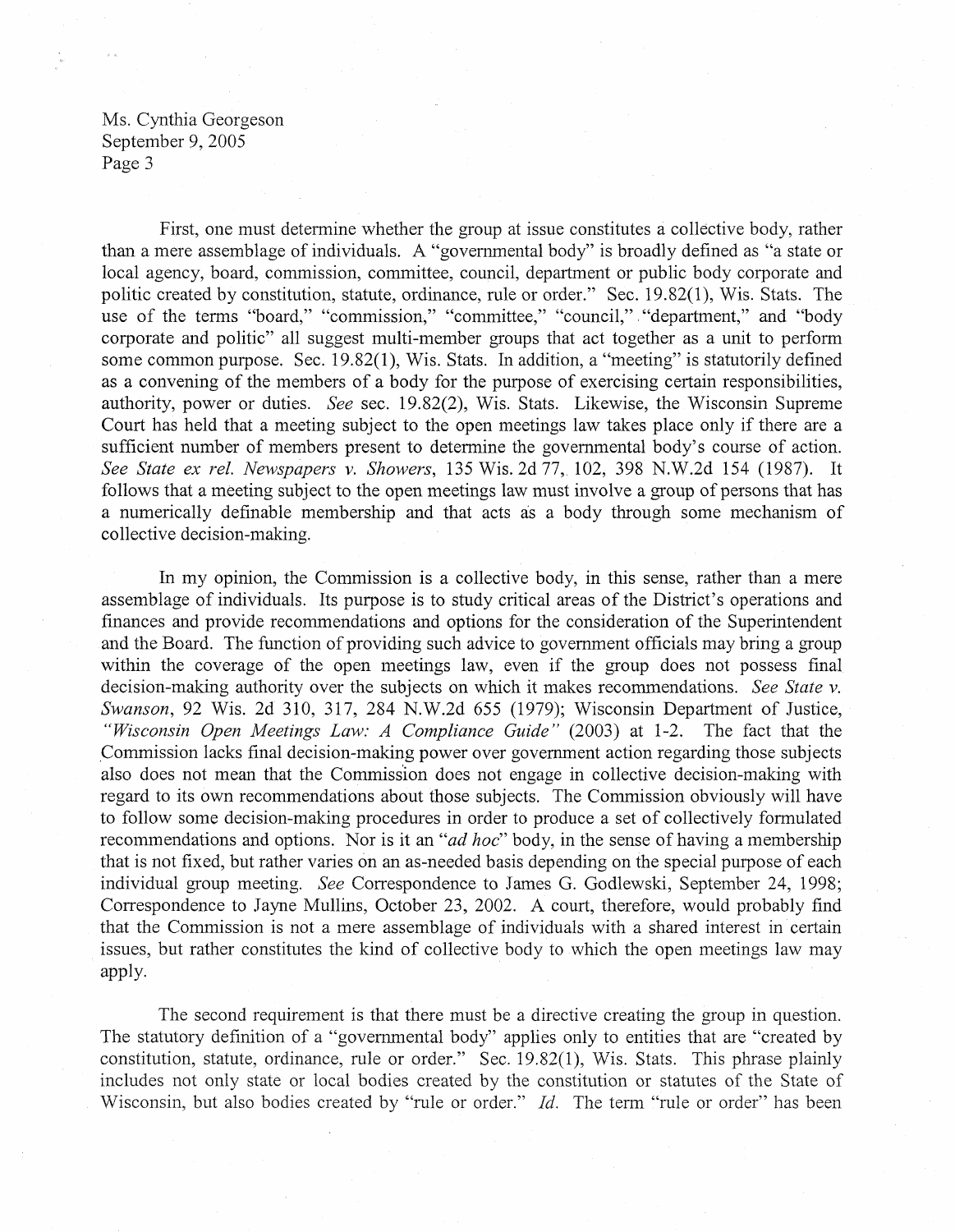broadly construed by this office to include any directive, formal or informal, that creates a body and assigns it duties. *See 78* Op. Att'y Gen. 67, 68-69 (1989). This includes directives issued by governmental bodies, presiding officers of such bodies, or certain government officials such as a county executive, a mayor, or a head of a state or local agency, department or division. *See* id. at 69-70. Even a directive characterized as "informal" may suffice. Otherwise, government officials could evade the requirements of the open meetings law by the simple expedient of creating committees without taking formal action. *See* 78 Op. Att'y Gen. at 69.

Based on all of the factual materials that have been provided to this office, it appears that the original initiative behind the formation of the Commission emerged from discussions among interested members of the community, rather than from any government official or entity. In addition, it appears that the intent of those individuals was to form an autonomous, private advisory body that would provide information and advice to government officials but that would not be formed or directed by such officials and would not itself be a governmental body. Such an entity, if established without any governmental involvement, would not be created by a governmental directive within the meaning of the open meetings law.

It is also clear, however, that, in the course of forming the Commission, at least some of these community volunteers communicated with the Superintendent about the proposed composition and activities of the body. Such communication necessarily gives rise to questions about the extent of governmental involvement in the formation of the Commission. The mere fact that the original impetus for the Commission may have arisen from the community, rather than from the government, is not in itself decisive. The relevant issue is whether the body in question was established by a governmental directive, not whether such a directive itself may have arisen out of prior discussions in the community. Under the facts presented here, then, the key question is whether any involvement of the Superintendent in the Commission's formation was sufficient to constitute an informal directive within the meaning of the open meetings law, even if such an outcome was not intended by the community members who originally proposed the Commission and who communicated with the Superintendent.

Unfortunately, the facts regarding the nature and extent of the communications involving the Superintendent appear to be in dispute. I appreciate that the community volunteers did not intend to create a governmental body and that, in accord with that intent, this office has been supplied with a number of documents that seek to minimize the Superintendent's involvement in the Commission's formation. If a court, after developing a complete record, were to find, as a factual matter, that the Superintendent really did play only a passive role in that process and did not have any affirmative input into the composition or organization of the Commission or into its proposed mission and planned activities, then I think the court could conclude that there was no governmental directive and that the Commission would not be considered a gove subject to the open meetings law.